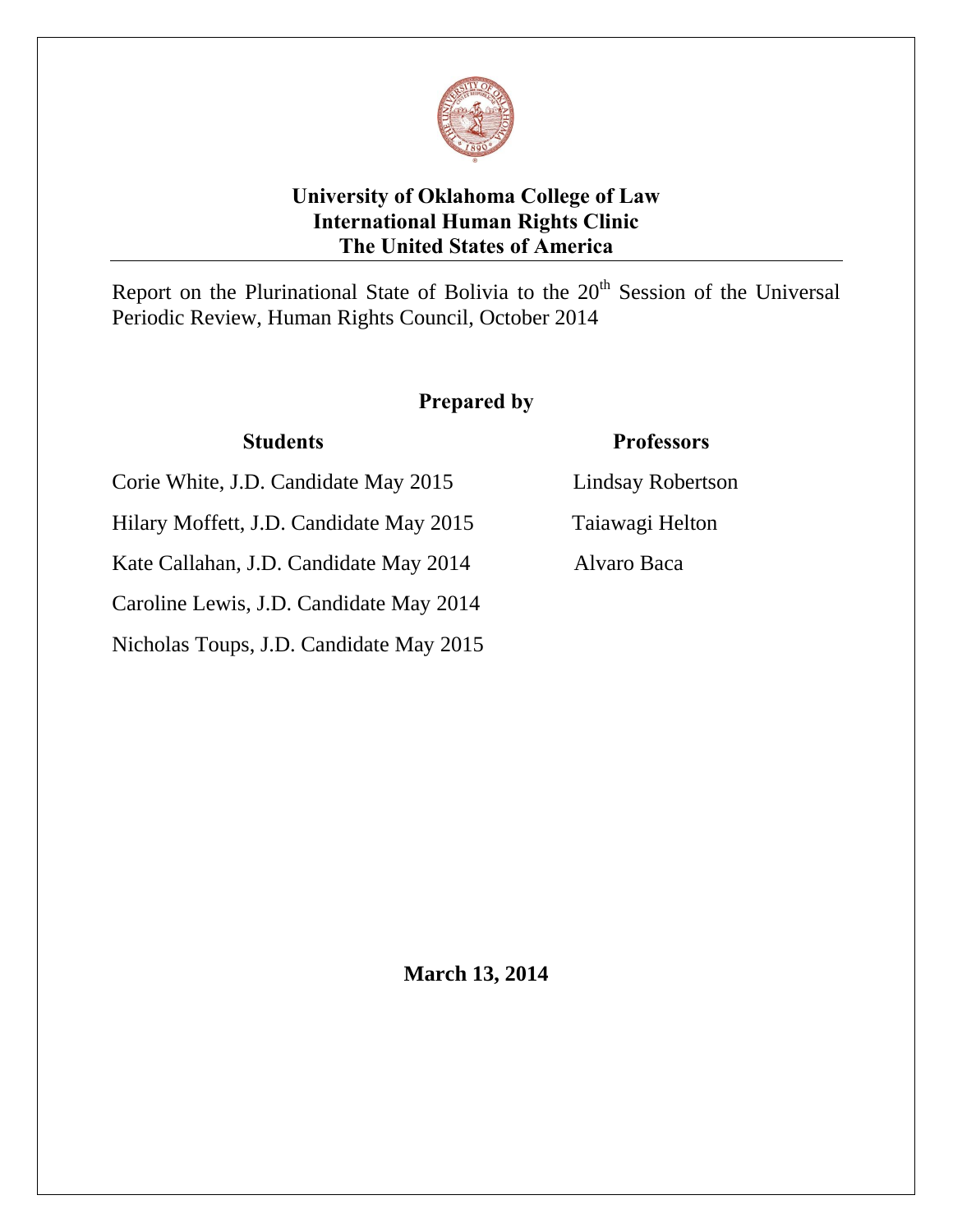## **EXECUTIVE SUMMARY**

The International Human Rights Clinic of the University of Oklahoma College of Law (IHRC-OU) submits the following report to the  $20<sup>th</sup>$  Session of the Universal Periodic Review, Human Rights Council. This Report concerns the indigenous communities of Bolivia and surveys Bolivia's compliance with certain human rights obligations. The report focuses on the selected areas of Consultation, Access to the Justice System, Forced Labor, Land Rights, and Children's Rights. The purpose of this report is to provide a balanced view of indigenous concerns in Bolivia and recommend measures to address those concerns. The IHRC-OU notes the commitment expresses by Bolivia to develop and expand programs and policies for the protection of the indigenous peoples.

## **1. THE RIGHT TO CONSULTATION ON MAJOR PROJECTS ON INDIGINOUS LANDS**

**Normative and Institutional Frameworks: International Provisions**: In the April 2013 Report, the Special Rapporteur on contemporary forms of racism, racial discrimination, xenophobia, and related intolerance, noted that the implementation of the right to consultation, particularly in the context of major development projects in indigenous territories, needed to be strengthened. There has not been a systematic application of the consultation process, and consultations often did not comply with the standards set by the Convention concerning Indigenous and Tribal Peoples in Independent Countries (Convention No. 169).

**Domestic Undertakings:** In the February 2013 Report, the High Commissioner for Human Rights recommended that the government and the Legislative Assembly increase efforts to adopt a legal framework on the constitutional right to consultation of indigenous peoples, in accordance with international standards and through a participatory process. The recommendation specified that the government and concerned indigenous communities should create an atmosphere conducive to encouraging productive dialogue. This was specifically recommended for building durable agreements on the development of the Isiboro Sécure National Park and Indigenous Territory (TIPNIS**).** According to this same High Commissioner's Report, notable progress is being made in relation to the implementation of a first consultation process for the TIPNIS, as well as initiation of a participatory process to develop a general right of indigenous peoples to consultation.

Human Rights on the Ground. Concerns have been raised regarding consultation and large scale development projects which include building a road through the TIPNIS and National Park, a national park covering more 1.2 million hectares covering the southern part of the Department of Beni and the northern part of Cochabamba. Many indigenous groups live in the area and have expressed concerns about the potential negative impacts of the project, including the effect on indigenous life and culture, pollution from the increase in traffic, destruction of protected forest, and damage to animals and plants. On the other hand, Bolivian authorities defend the project as one that will bring increased development and better access to health, education and commerce for the isolated communities. Though the government has recognized the need for indigenous consultation on the project through the passing of Law No. 222, some groups have reported the consultations as inadequate and refused to participate. Thus, there is concern that not all of the 69 indigenous communities in the TIPNIS are being adequately represented in consultations. Additionally, reports of excessive force by the police and harassment of indigenous leaders during peaceful demonstrations such as a September 2011 march in Chaparina, Beni, evidence an ineffective consultation process.

## **Recommendations**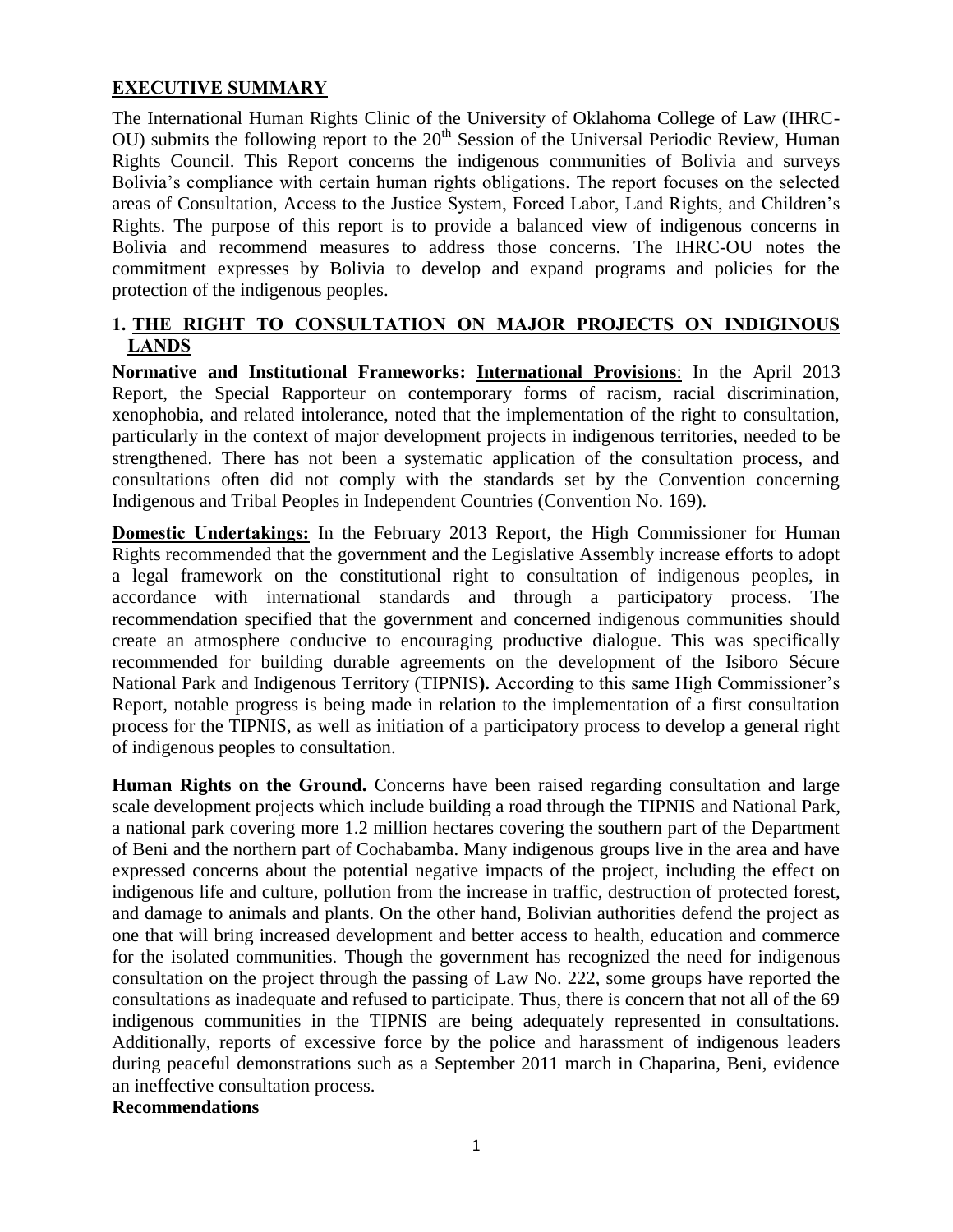- Take necessary measures to ensure indigenous peoples affected by planned economic or development projects are adequately and fairly consulted, in accordance with ILO Convention No. 169.
- · Incorporate special provisions into project contracts that ensure affected indigenous peoples and communities directly benefit from the projects.
- Include all the communities living in the TIPNIS in the consultation process, as no permanent and fair agreement is possible without comprehensive indigenous input.

## **2.ACCESS TO THE JUDICIAL SYSTEM**

**Normative and Institutional Frameworks: Domestic Undertakings**: In the February 2013 report, the High Commissioner for Human Rights stated that the main problems faced by the Bolivian judicial system were the organizational system and a lack of geographical coverage by the courts. Additionally, the efficiency of the system is being hindered by a lack of Public Prosecutors and forensic physicians. The High Commissioner recommended that the government implement a new judicial framework through a transparent participatory process, that a professional career system be instituted by the Public Prosecutor's office and that the geographical coverage of the system should be widened to increase access to justice. Based on the April 2013 report from the Human Rights Committee, the government has taken steps regarding the judicial system's framework and the office of the Public Prosecutor.

**International Provisions:** In February 2013 report on the activities of her office in Bolivia, the High Commissioner for Human Rights*,* recommended that the government adopt a plan of action to investigate the large-scale practice of corruption within both the judicial and prison systems and implement steps to prevent such practice in the future. Bolivia is taking steps to combat corruption, such as the 2010 Marcelo Quiroga Santa Cruz Act, which was designed to limit corruption. In the April 2013 report, the Human Rights Committee requested additional information concerning the effectiveness of the steps the government has taken to combat corruption, within the judiciary and the police and prison systems. Due to the recent date of the report, there is no clear information that can be used to determine the effectiveness of these steps.

**Human Rights on the Ground.** In February 2011 report, the Human Rights Council reported that the judicial system in Bolivia faced a number of problems. The system was open to political and economic pressures, corruption was prevalent and access to the system was difficult and limited. While the government has taken steps to improve all of these areas; these steps have only been somewhat successful. The newly passed judicial reforms were designed to help increase access to the system as well as insulate it from economic and political pressures. In February 2013 report however, the Council stated that the geographical range of the system and number of courts had not increased since 2011, despite a budget for the creation of 29 new courts. Corruption is still a problem and while the government has taken steps to combat it, an extortion ring was recently discovered within the executive and judiciary. A second issue is the delays in the system caused by the volume of cases many of which include political opponents, which have been brought. This problem is further compounded by the lack of prosecutors and forensic physicians, which makes it difficult to protect the rights of due process and presumption of innocence. The indigenous legal system is often not afforded the creditability that it deserves. The Special Rapporteur on Contemporary Forms of Racism, Racial Discrimination, Xenophobia and Related Intolerance, said in its April 2013 report that cases are being funneled away from indigenous into normal courts, even though in the eyes of the Constitution, they are on equal footing.

#### **Recommendations:**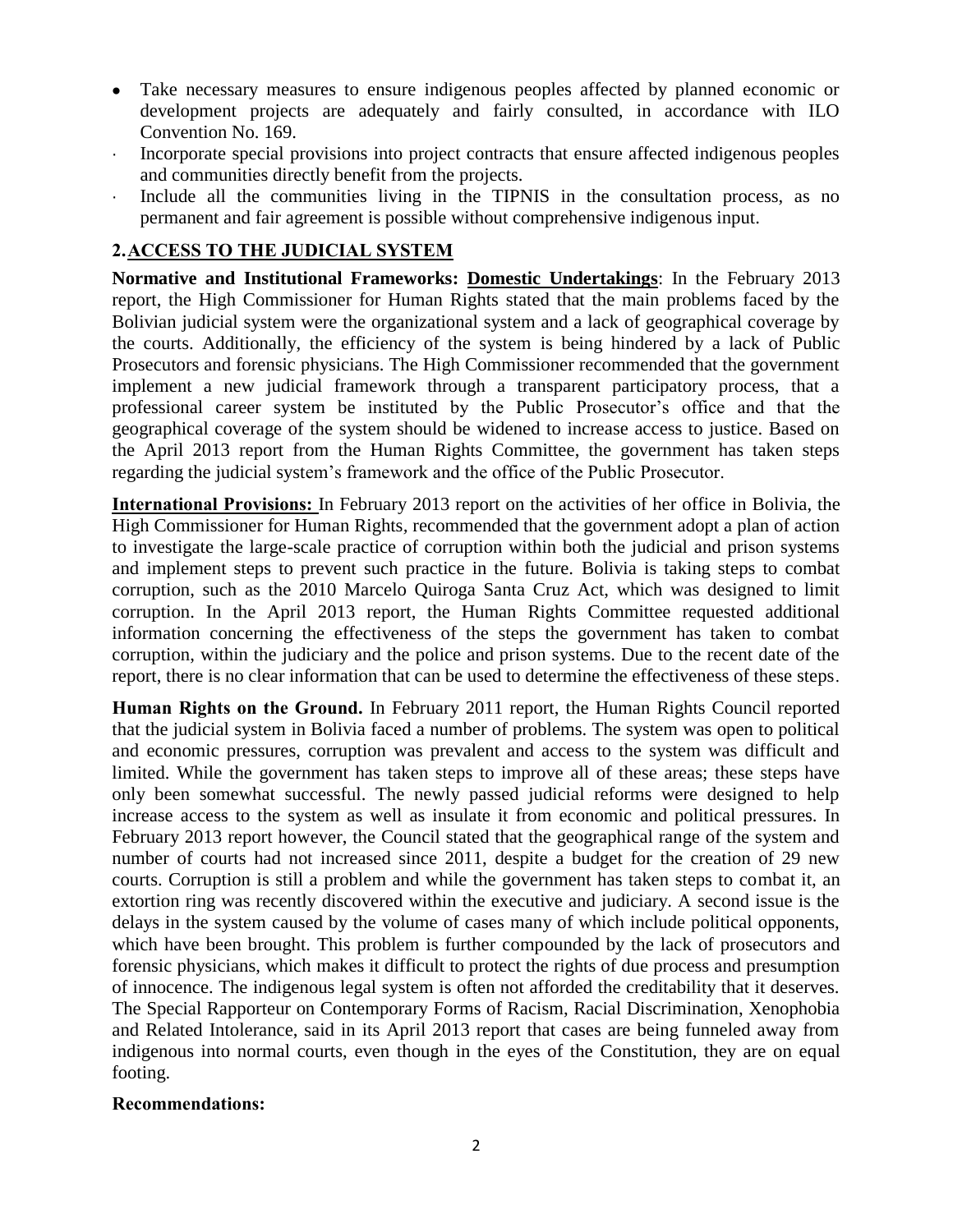- Ensure participation of all social groups in decisions concerning their present and future access to justice
- · Increase the coverage and jurisdiction of both the traditional justice system as well as the coverage of the indigenous courts.
- · Increase funding to the office of the Public Prosecutor to ensure that the office has the ability, funds, and personnel to handle important cases including the recently discovered extortion ring within the executive and judiciary

## **3.FORCED LABOUR**

**Normative and Institutional Frameworks: International Provisions:** In the UPR Working Group 2010 report, Bolivia examined and supported the recommendation continue to strengthen measures to eliminate all forms of servitude and forced labour, with the assistance of international organizations. In April 2011, the Committee on the Elimination of Racial Discrimination recommended that Bolivia intensify its efforts to prevent and prosecute contemporary forms of slavery and guarantee access to justice for the Guarani people. It also encouraged Bolivia to establish as a matter of urgency a comprehensive and adequately funded development plan that specifically addressed the needs of the Guarani people. They asked Bolivia to undertake initiatives to raise the general public's awareness of the need to eradicate forced labour and servitude and that it continue its cooperation with the relevant specialized agencies of the U.N.

**Domestic Undertakings:** In February 2009, the Report of the Special Rapporteur on the situation of indigenous people found forced labour and servitude of indigenous communities to still be an issue in certain parts of Bolivia. The Report emphasized that urgent attention must be given to eliminating servitude and forced labour. In April of 2013, The Report of the Special Rapporteur on contemporary forms of racism, racial discrimination, xenophobia and related intolerance, expressed similar concerns on this subject. According to the same report, various past and ongoing initiatives taken by successive governments, organizations of indigenous peoples and civil society to eradicate servitude and forced labour had not produced sufficient outcomes, despite some progress.

**Human Rights on the Ground:** Forced labour and servitude has continued to be an issue in Bolivia especially for the Guarani people. Many Guarani families and communities are still defined as "captive communities" today and are subjected to contemporary forms of slavery by landowners. The Guarani people are primarily located in the eastern Chaco region of Bolivia. According to the April 2013 Report of the Special Rapporteur on contemporary forms of racism, racial discrimination, xenophobia and related intolerance, it is estimated that approximately 600 Guarani families still live in conditions of captivity and forced labour on the various estates of the Chaco. In 2007 the government established the Inter-Ministerial Council for the Eradication of Servitude, Forced Labour and Slavery-like Practices by Supreme Decree No. 29292 with a view to implementing the 2007-2008 transitional inter-ministerial plan for the Guarani people. The Inter-ministerial Plan came to an end in 2009 without meeting all of its objectives and without provisions for its continuation by means of comprehensive measures.

In 2012, Guarani representatives denounced delays in carrying out consultations and in complying with agreements. According to the Annual report of the High Commissioner for Human Rights in Relevant from February 2013, efforts were underway between Government authorities and Guarani representatives to implement existing agreements about land titling, waste recovery, assistance to indigenous autonomies, and a new governmental plan to eradicate the forced labour and servitude that was still affecting Guarani families in the Chaco region.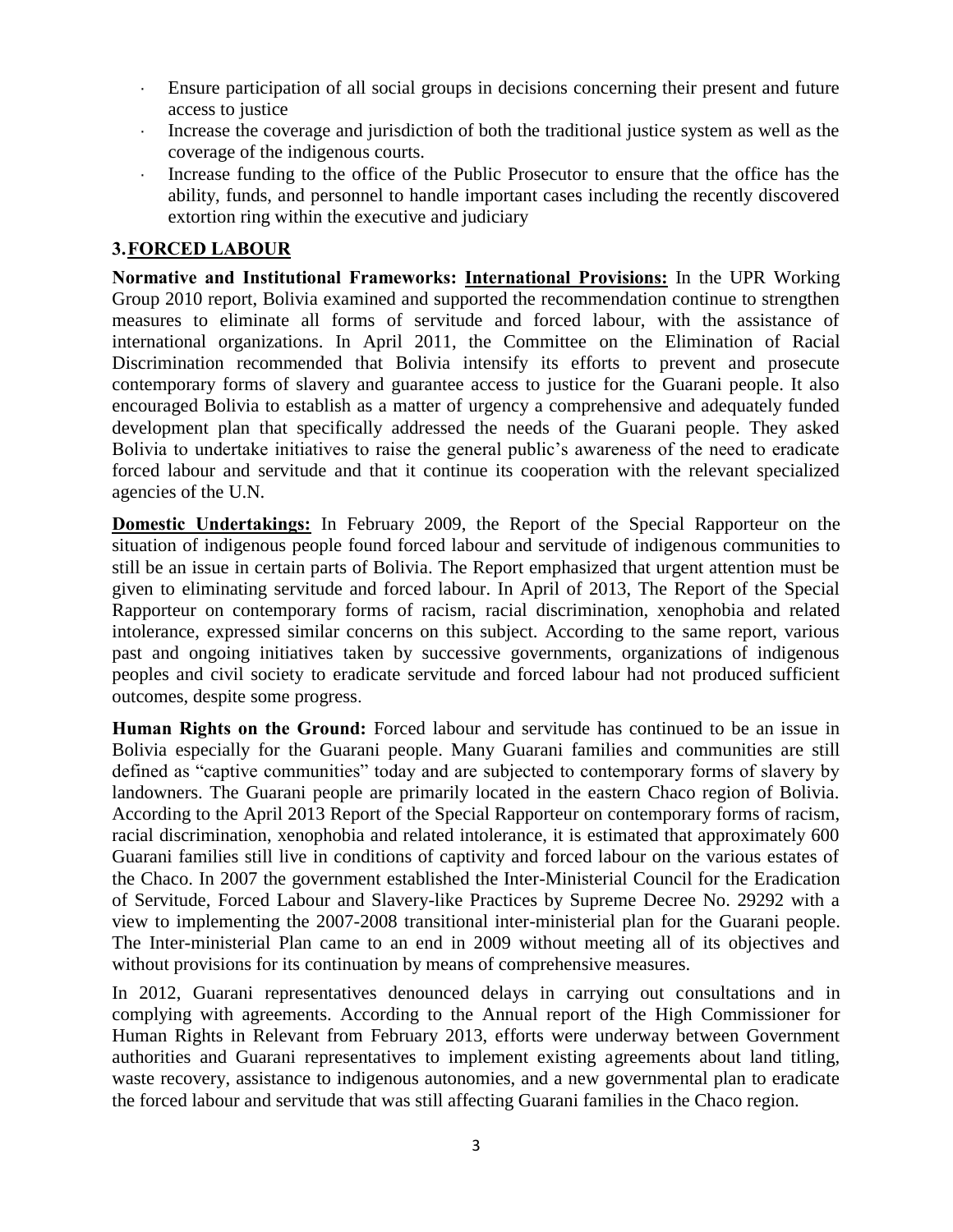### **Recommendations:**

- Investigate and Prosecute contemporary forms of slavery
- Implement measures to fulfill the purpose of the inter-ministerial plan for the Guarani people.
- Continue to work with the Guarani on recovering land titles
- Undertake initiatives to raise the public's awareness of the need to eradicate forced labour and servitude

## **4. LAND RIGHTS**

**Normative and Institutional Frameworks**: **International Provisions**: In the UPR Working Group 2010 report, Bolivia has examined and supported the recommendation to continue efforts to implement the provisions of the new Constitution in order to ensure that indigenous peoples fully enjoy their rights. In 2008, CESCR expressed concern at the widespread housing shortages and the forced evictions of indigenous populations caused by the Bolivian government's support and implementation of a wide reaching mining and timber operation. Additionally, in 2007, the Special Rapporteur on indigenous peoples highlighted the difficulties the Bolivian indigenous populations suffer with regard to the use and enjoyment of their land. The Special Rapporteur recommended that the government commit more resources to titling the original community lands, or indigenous Tierras Comunitarias de Origen. The government has made only minimal progress in retitling lands, although efforts have been made to begin the process.

**Domestic Undertakings**: In the UPR Working Group 2010 report, Bolivia has examined and supported the recommendation to implement concrete measures consistent with the Covenant on Civil and Political Rights, ensuring the participation of indigenous peoples in the decisions affecting their natural environment, measures of subsistence, culture and spiritual practices. In 2009, the Bolivian people approved a new Constitution, the country's seventeenth. Chapter four, Article thirty of the Constitution addresses "Rights of the Nation and Rural Native Indigenous Peoples". Section II (6) calls for "the collective ownership of land and territories." Since its ratification, aligned with the aforementioned recommendations, Bolivia has begun implementation of this Constitutional provision.

**Human Rights on the Ground:** Bolivia has made limited progress with respect to land designation. The government has displayed a commitment to returning land to the indigenous populations in accordance with the Constitution, but actual re-designation is not wide spread. Land title has been granted to six campesino communities for a total of 30,314 hectares. Eight titles to land for schools and 180 individual titles have been granted. Additionally, in the Porvenir region of Bolivia, seventeen productive projects have been implemented, helping 650 families through projects to save the local tree nurseries and other agro-forestry industries. While some communities have reaped the benefits of these commitments, many more remain without unencumbered title and with no property rights other than temporary possession. Without the rights to exclude, include, and enjoy the fruits of the land, many indigenous communities are left seeking their heritage. As a part of the National Agrarian Reform Institute, three different schemes were enacted to return the agricultural lands on the estates of Ñacamiricito, Inti Pilcomayo- Ñaca Pucu, and Itane. Additionally, five estates have been designated native community lands in Santa Cruz.

### **Recommendations:**

 Engage with leaders of indigenous populations to identify heritage lands that harbor political or cultural value.